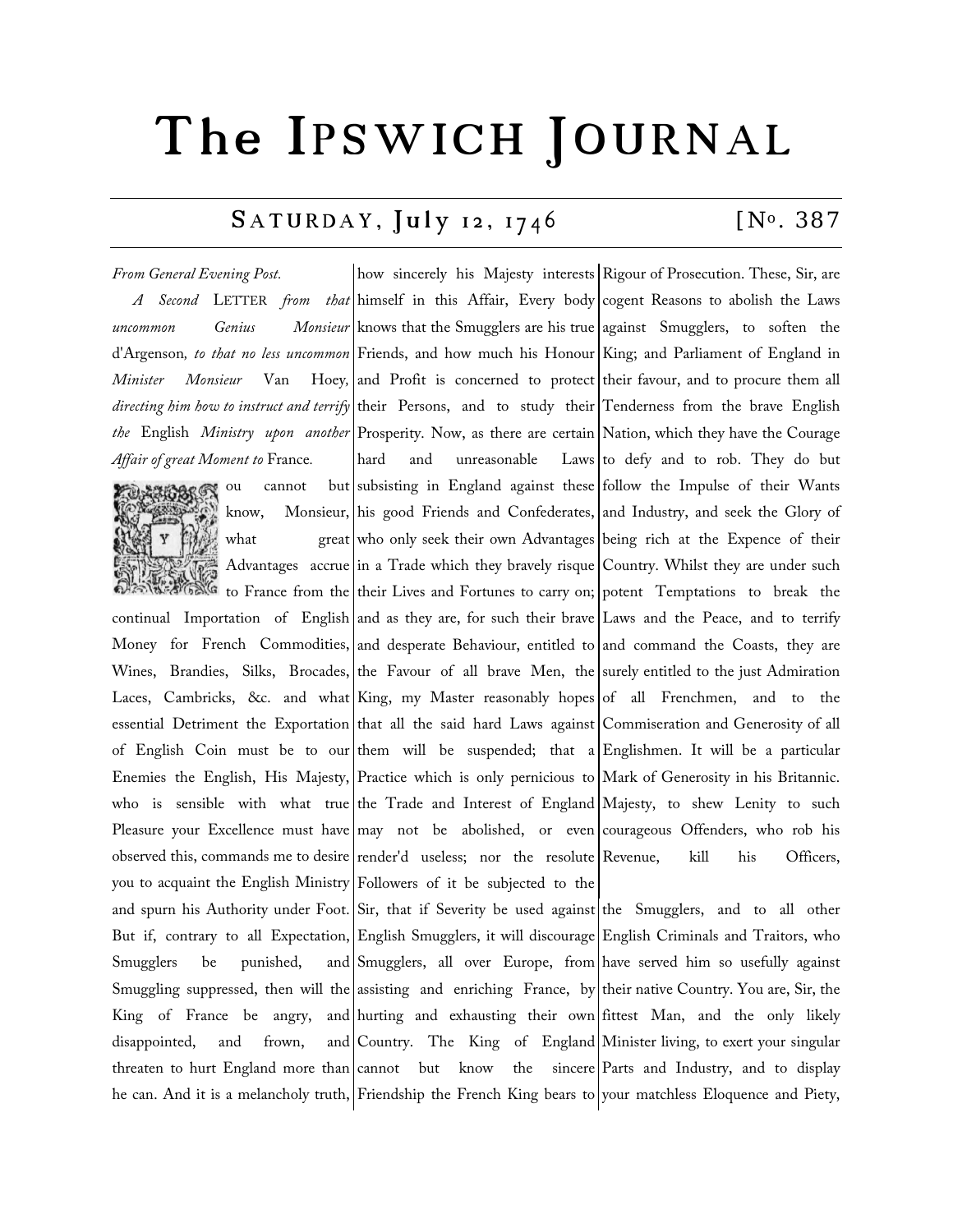over the World: Yet he truly wishes that the Crown of England may be so Honour of France, to Popery.

### News of Sunday's and Wednesday's Posts. A. Scotland.

1. *Edinburgh, June* 27. Yesterday was devoutly observ'd in solemn Thanksgiving to the Almighty, on account of the Suppression of the

upon this great Point, so interesting present Rebellion, and the happy Command to his Son, Lieutenantto France. Your Excellence will please Prospect of an End to the unnatural Colonel of Loudon's Regiment, and to be quick, else Smuggling may be|and civil War, promoted, by France,|has embark'd with 200 Men, and the checked, and Smuggler, imprisoned, and carried on by our deluded Marines, for the remote Islands, in His Majesty, ever fond of Glory and Countrymen. By a Letter from quest of the Rebel Chiefs, and 'tis universal Submission, pants to see Moidart we have the following probable, the young Pretender may your Answer from the English|Accounts, That on General Ministry, that he may be prepared to Campbell's Approach, Glenco and Continent in an open Boat, and went support his Power, by protecting his Followers, with the Stewarts of for the Lewis, but neither the Vessel Smugglers and Outlaws, as well as in|Appin, surrender'd. From Appin the|nor the People that were in her have exciting and employing them, for the General march'd to Strontian, where as yet return'd. We hear that by the Honour of his Court and Reign, all Cameron of Dungallon, and two Bill to prevent Ministers from courteous and wise, as, for the Detachments were sent to search for those who have attended Nonjurant Smugglers. I have the Honour to be, Sheal, a fresh Water Lake, extending Month of last, are disqualified from with profound Regard, Monsieur, within two Miles of Lochziel in electing or being elected into any &c. N. B. it is whisper'd at Paris Lochabar; one of the Parties was publick Office, and in Time coming, pretty confidently, and universally commanded by Capt. John Noble of a Fine is imposed on the Hearers as believ'd there, that Monsieur|the North-British Fuzileers, the other|well Murray, of Broughton, late d'Argenson, thinking nothing too by Capt. Duncan Campbell of Secretary to the Pretender's Son, 2. arduous for his Abilities, especially Inveraw, of Lord John Murray's Edinburgh, June 29. Upon when assisted by those of Mynheer|Regiment; Capt. Campbell discover'd|Information that John Murray, of Van Hoey, intends, when he has eight Pieces of Cannon sunk ten Foot Broughton, late Secretary to the gain'd, or rather commanded, his|in the Loch, which he got up; it was|Pretender's Son, had on Friday, last Point for the Rebels and Smugglers,|suppos'd they had been conceal'd in|dined at Kilbucco, and had that to require a Cessation of the Penal that Manner by Lochiel, who was in Night gone to the House of Mr. Laws in England against Papists, and that Place a few Days before. Parties Hunter of Polmood, who married then an instant Restoration of are all round the Country searching Mr. Murray's Sister, John Smith, Brothers of Kinloch-Moidart, officiating in Episcopal Meetingsubmitted. From Strontian, two Houses without being duly qualified, the Rebels upon the Side of Loch-Meeting-houses twice since the for Arms, and driving off the Rebels Serjeant in Cattle. Capt. Noble in a late Broughton, was order'd thither with a Excursion seiz'd 19 Barrels of Guide, and Yesterday at Three Powder, and 32 Chests of Arms and o'clock in the Morning he seized Mr. Ammunition, buried below Ground; Murray at the House of Polmood; and scarce a Day passes without and Yesterday he was brought before Discoveries of the like Nature. the Lord Justice Clerk, and was

General Campbell has lett the committed close Prisoner to the General fall into his Hands; he left the St. George's at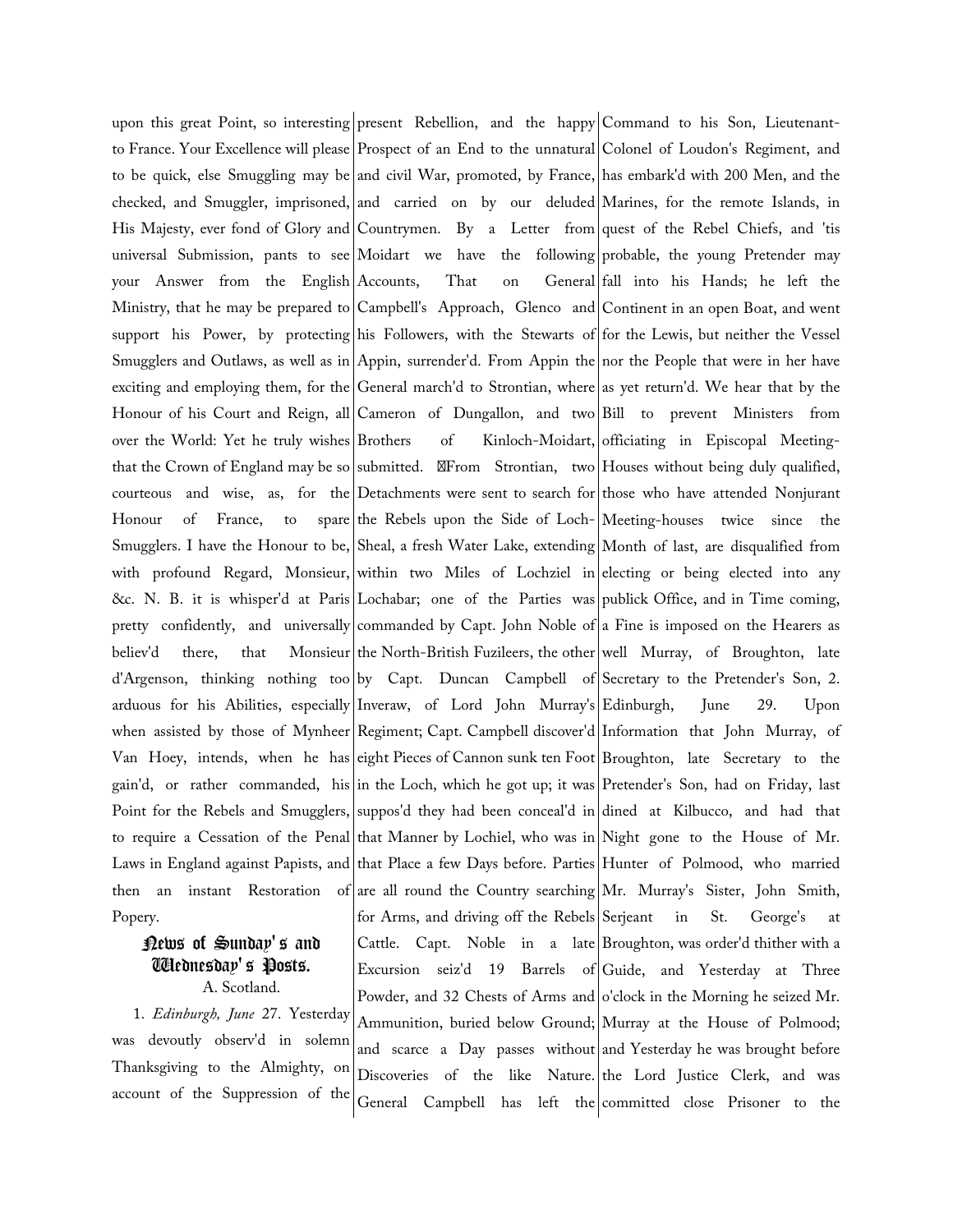Castle of Edinburgh. Upon his Pretender's Son, with Sullivan and O in Company, did, about four Days

after the Battle of Culloden, go off Major Kennedy, and his Brother, in a Minniegigg. *Edinburgh Papers.* starving never daring to stay two to use a Horse; and he, Murray, Prisoner to Fort Augustus. unable to bear Fatigue and Want any longer, cross'd the Hill, without a Place where he was taken. *Gazette*.

*The taking of Lord Lovat is* to *Tree.*

have got together in the Hill of Charles pilfer in the Night-time.

Examination he declared that the return'd to the Road of Leith; with a Neil, both Irish, and no other Person Regiments of British Troops to Irvine, Moir of Loanmay, — of The Transports from Holland are Dunbar of Diern, Turner of View, as 'tis said, to carryover seven Bannerman of Elsick, Alexander Brabant.

from Moidart in an open Boat, in hear that Lord Loudon, with his Men Salrary, Donald Robertson of East order to get on board of a Ship, but have come to that Place, and brought Bleton, Thomas Robertson of East that he, Murray, being at that Time|along with them a Son of Miln, Drummond of Balchadie, indispos'd, was not able to go with Glenbucket's, who is blind, taken in James Livingston late Post-master of them. The said Murray had been Strathdon; and were setting out from Falkirk, Sir Archibald Primrose of mostly with Lochiel and his Unkle|thence, to scour the Hill of|Dunipace, Stirling of Craigbarnet, Nights in one Place. Lochiel was very from the North, that M'Neil of Bara, Dudweek, jun. Sir James Stewart of ill, wounded in the Heel, and obliged|one of the Rebel Chiefs, is brought|Goodtrees, Carnegie of Boysack, jun.

Servant, and came by Monteith to the Bill of Attainder, viz. Simon Frazer, *dated June 27*. The following 44 Persons are said Anderson, Esq; *Edinburgh Papers*. to be those specified in the second

*confirm'd by the London Gazette, which*  Mercer, Son and Heir to Sir 9th Instant, in her Passage from *adds, that he was found in a hollow*  Laurence Mercer of Adie, George Esdale to Leith, by a small French 3. *Edinburgh, June* 30. His Royal of Carnustie, James Gordon of Folkstone. She had four Carriage Highness the Duke remains at Fort Cowbardie, William Cuming of Guns, some Blunderbusses and Small Augustus, as the most centrical Place, Pittullo, jun. James Robertson of Arms for the Sailors, who were about for the Return of the several Blairtullo, George Robertson of of 18 or 20 in Number. There were on Detachments.—A few of the Rebels Bascally, David Stewart of Kinashaw, board also 10 or 11 Gentlemen to Minniegigg, but a Detachment is Andrew Stewart his eldest Son, were two Officers; three of the march'd from Badenoch, which will Robert Stewart Menzies of Tyen, Sir Gentlemen were in pretty good soon dislodge them. They are severely James Stewart of Bury, Sinclair of Dress. The French Captain neither press'd on all Sides by the Forces, and Scots Castle, Thomas Ferguson of offer'd to pillage my Ship or demand have no Subsistence but what they Baleywear, Archibald Ferguson his any Ransom; but took me on board, Lord Lovat, — Mac Donald, Brother to Kinloch Moidart, Laurence whereof I am Master, was taken the Gordon of Hallhead, Arthur Gordon Sloop, which formerly belong'd to Charles Stewart of Belrachen, land for the Pretender, among whom Brother, Mac Gregor of Glengyle,|and kept me as a Pilot to conduct

From Ruthven in Badenoch, we Ashintilly, Alexander Murray of 4. *Edinburgh, July* 1. We hear Inveramsay, John Bullerton of jun. Sir Alexander Stonywood, David Spalding of Aitkenhead of Jaw, jun. Smith of Hunter of Burnside, and Robert

5. *Extract of a Letter from Leith,* 

Mac Leod of Raza, Sir William them into Lochbroom. But as I had 'The Agnes and Mary, of Irvine,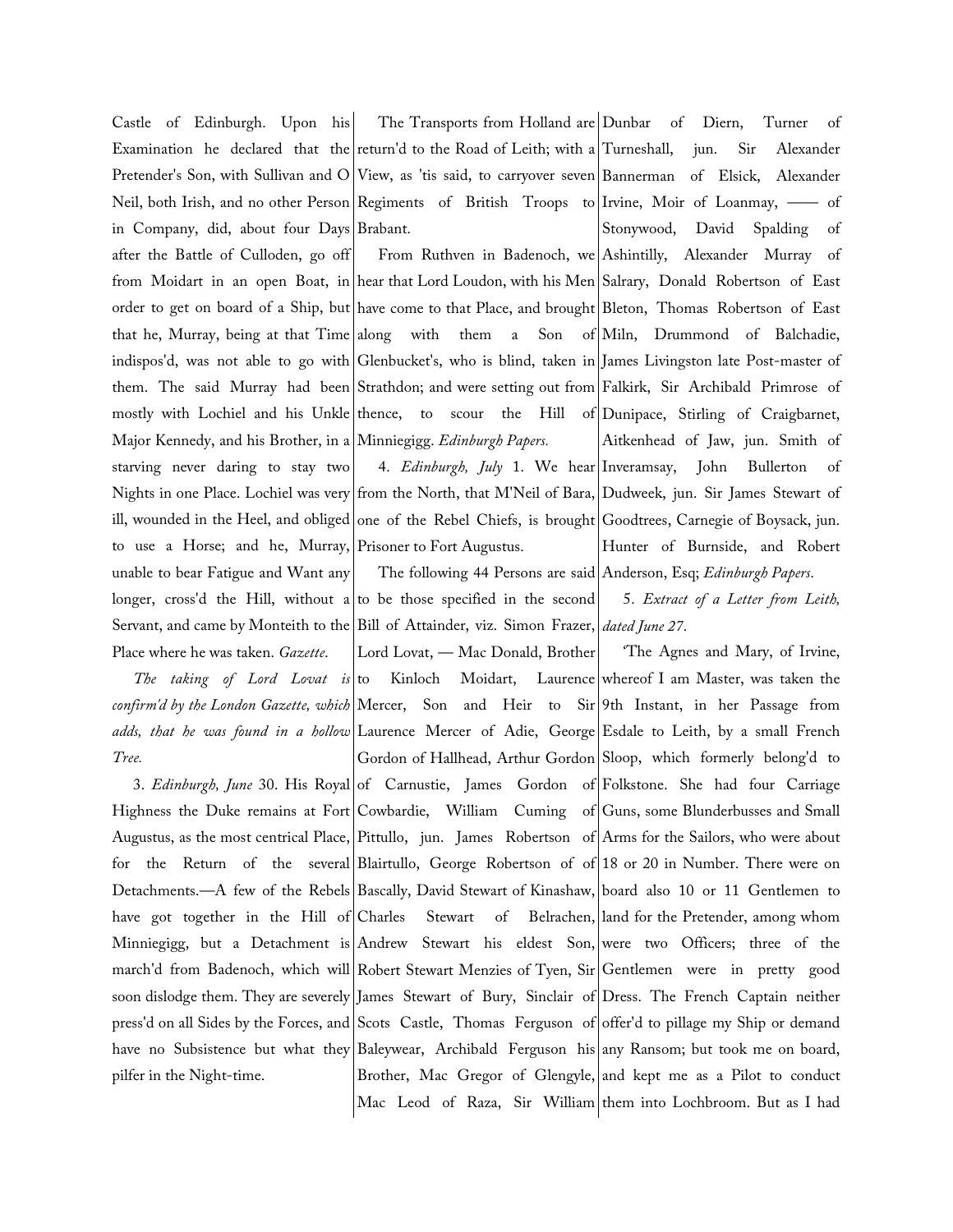putting me on Shore, press'd a fast as possible Highlander, who had been used to they were going to Sky, being resolv'd, if possible, to see the Pretender.' *Edinburgh Papers*.

## *B. Brest Squadron, English Embarkation, &c.*

1. *Rochelle, July* 3. The Destination of the Duke d'Anville's Fleet, and the Route it has taken, are still Mysteries. It is thought, however, to be got a great Way by this Time, and that Admiral Martin has entirely missed it: For a Privateer, very much shattered, came Yesterday into this Port, who reports that Admiral to be still cruizing about our Coast, and that he with much Difficulty escaped being taken by his Fleet. The Embargo was the same Day taken off here.' *Ev. Posts from Utr. Gaz.*

2. On Friday Night General St. Clair, Commander in Chief of the Forces that were to embark at Portsmouth on the Secret Expedition, arriv'd in Town from Lord John Murray, and several other Gazette, at least twenty Days before Officers. And On Sunday several of

never been on that Coast, and the said Officers set out again for the said Tryals. *Ashley-Cowper* Clerk therefore could not act the Part of a Portsmouth, they having an Order Parliamentor*.*

Pilot to them, they put into a Place from the War-Office, the Troop, call'd Assint, near Lochbroom, and being order'd to re-embark there as been pleased to order a Commission

trade in a Boat, to be their Pilot, with of Foot were march'd back from the appointing the Right Hon. Philip whom they immediately put to Sea|tormer Place three Days March, but again and, so far as I could conjecture, |are order'd to march back again to go|Hardwicke, Chancellor of Great on board.

> D. Rebel Prisoners. &c. 1. *Die Veneris 27 Junii,* 1746. The House of Lords having this Day appointed William Earl of Kilmarnock to be tried on Monday of High Treason, found against them the 28th of July next at Nine of the by the Grand Jury of the Couhty of Clock in the Morning, upon the Bill

the Ships that have been detained tound against him; It is thereupon of Indictment for High Treason found against him; and George Earl R— R— B—ch, whose Profession is Of Cromartie to be tried on the same not to deal in *Blood*, and who Day, at Ten of the clock in the consequently are not to be summon'd Forenoon, on the Bill of Indictment on a certain *judicial Occasion*, do for High Treason found against him; nevertheless think themselves and Arthur Lord Balmerino to be *aggrieved*, from their great Zeal try'd on the same Day, at Eleven of against Popery and arbitrary Power, the Clock in the Forenoon, upon the that they have not an Opportunity Bill of Indictment for High Treason ordered, That every Peer who has a acknowledge to be in *them*. *L.E.P.* Right to sit and vote in Parliament, do appear at and attend the said the said Lords, every Peer will, Tryals. Ordered, That this Order be

thence; as did Brigadier O Farrel, printed and published in the London affixed on the Doors of this House, and of Westminster-Hall, and also be

3. Brigadier Battereau's Regiment Great Britain for constituting and 2. *Whitehall, July* 5, The King has to be passed under the Great Seal of Hardwicke, Baron of Britain to be High Steward of Great Britain, for the trying of William Earl of Kilmarnock, George Earl of Cromartie, and Arthur Lord Balmerino, upon several Indictments Surry. *Gazette*.

> 3. We hear that the Fathers of a given them of *waving their Right* which the *P—rs in Blood* do not

> 4. We hear that on the Trials of according to his Dignity, have Tickets, for the Admittance of divers Persons of Distinction on the said Trials.

> 5. The pleading *Guilty*, upon the Arraignment, in Cases of *High Treason* does not, we are informed,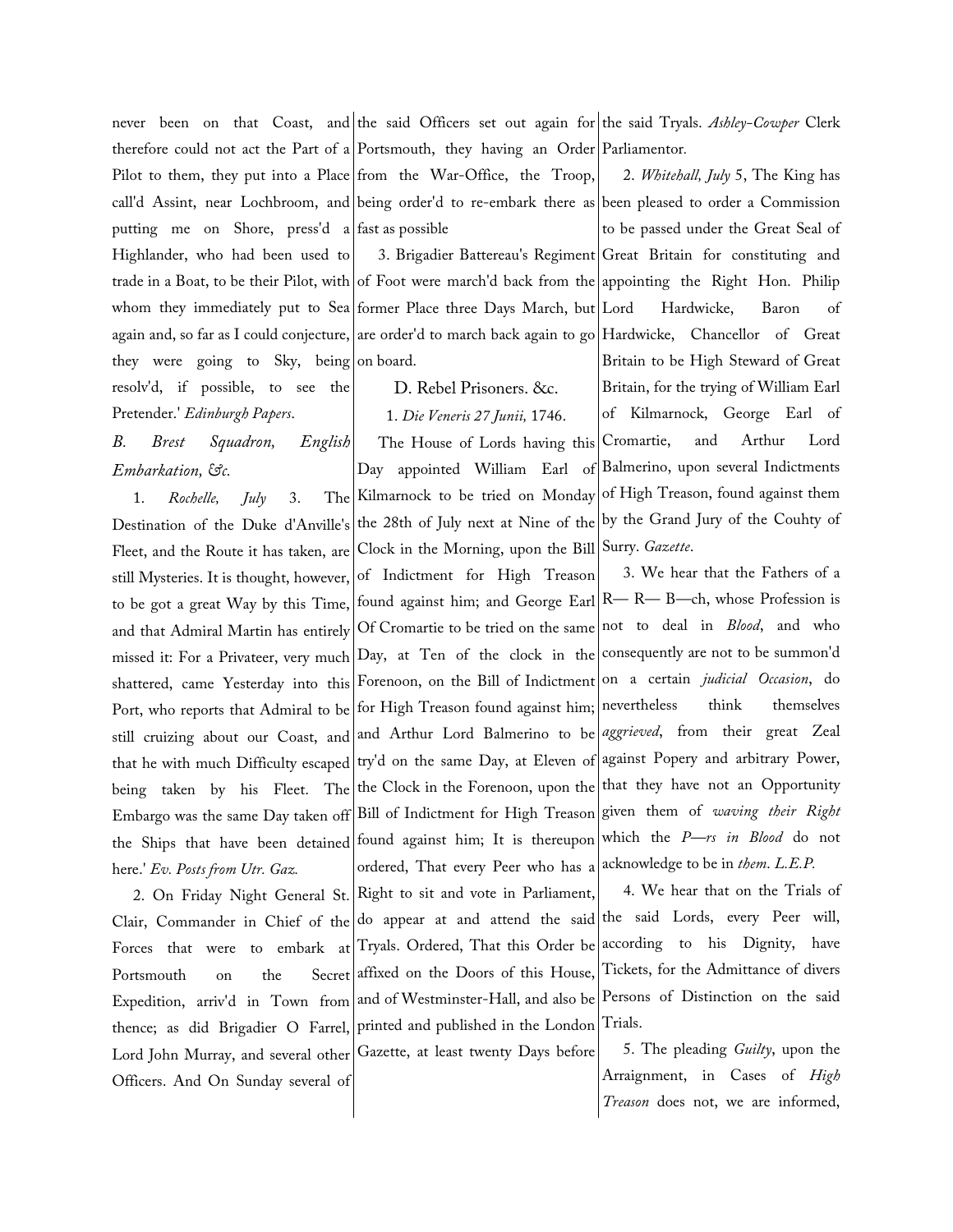*L. E. Post*.

6. Mr. George Ross is assigned Scotch Rebels. Solicitor to William Earl of Kilmarnock.

Cromarty.

to prepare for their Trials.

assigned to them at their own Prisoners. Request.

Hon. the Lord Chief Justice Lee, the Sollicitors. Right Hon. the Lord Chief Justice Mercy.

8. Those who pleaded Not Guilty committed him to Newgate. presented Petitions into Court, praying for Time to prepare for their

preclude the Prisoner from a Right of Trials; which Petitions being sworn making his Defence upon Trial, it he to, they were read; and then the thinks proper; only his Plea will be Court adjourned till Tuesday the Amendments made by the L—s to brought against him in *Evidence*, 15th Instant for the Trial of the the Bill for better securing the before the Jury, if he thus *retracts* it. Rebels taken at Carlisle, and to the Payment of Prize Money, rejected it, 25th Instant for the Trials of the they deeming it a Mercy Bill. *Fox's* 

As is also Mr. Adam Gordon Warrant from Thomas Page, Esq; Murray, some Great Personages, in assigned Sollicitor to the Earl of|High-Sheriff of the County of|this Kingdom have been indispos'd, And they are to have Access to Jury, who are to appear To morrow Discoveries of Invitations, &c. for their Lordships at seasonable Times, sev'nnight at St. Margaret's Hill, at which he is to be pardon'd, and The above-mentioned Sollicitors trying the Rebels. There are upwards *Letter. Sec A2.* were, upon the Petitions of their  $\vert$  of 200 on the Pannel, a Copy of 9. On Saturday the Sheriff's Officer, by Virtue of a Special since the taking of Mr. Secretary Surrey, summoned a fresh, the Petty he having promised to make Eight o'Clock in the Morning, for rewarded with a Pension. *Fox's* 

Lordships to the House of Peers, which will be delivered to the was introduced to his Majesty at

7. On Friday last the thirty-four Parr, and Mr. Henley, were by the receiv'd. *Lond. Ev. Post.* Rebel Prisoners, against whom Bills Court assigned Council for the have been found, were arraigned at St|Prisoners, and Mr. Creswell, Mr.|Martial; at Deptford proceded to the Margaret's Hill, before the Right|Peirce, and Mr. Coward, their|farther-Examination-of-Mr.-Palliser,

Willes, Mr. Justice Wright, Mr.|King's Messengers, was attending the|about Noon finish'd his Examination; Baron Reynolds, Mr. Baron Clarke, Court with Mr. Maddocks, of and Capt. Jekyll, the second and Mr. Baron Clive. Alexander Manchester, (a principal Evidence Lieutenant of the Essex, was call'd, Abernethy, Surgeon, James Gadd, against the Lancashire Rebels) a well whose Examination lasted until Printer, and Thomas Furnivall,|dress'd Man threatened to kill the|Thursday Twelve o'Clock: when Manchester Warehouseman pleaded|said Maddocks; on which the|Lieutenant Leitch, late Master's Guilty and begged of the Judges to Messenger seized the Man, and Mate of the Nonsuch, was call'd in, recommend them to his Majesty's|immediately carried him before his|and was in Part examin'd, and Grace the Duke of Newcastle, who Yesterday his Examination was

*E. Miscellaneous Articles.*

1. We hear that the C—s having into Consideration the *Letter*.

2. It is given out at Court, That

10. Mr. Sergeant Wynne, Mr. Bedford, and was most graciously 3. On Monday Admiral Lestock Kensington, by his Grace the Duke of

4. On Tuesday last the Court

11. As Mr. Carrington, one of the Engagement, and on Wednesday first Lieutenant of the Essex at the finish'd; then Lieutenant Peyton, late of the Essex, was call'd in and sworn, his Deposition was read, but the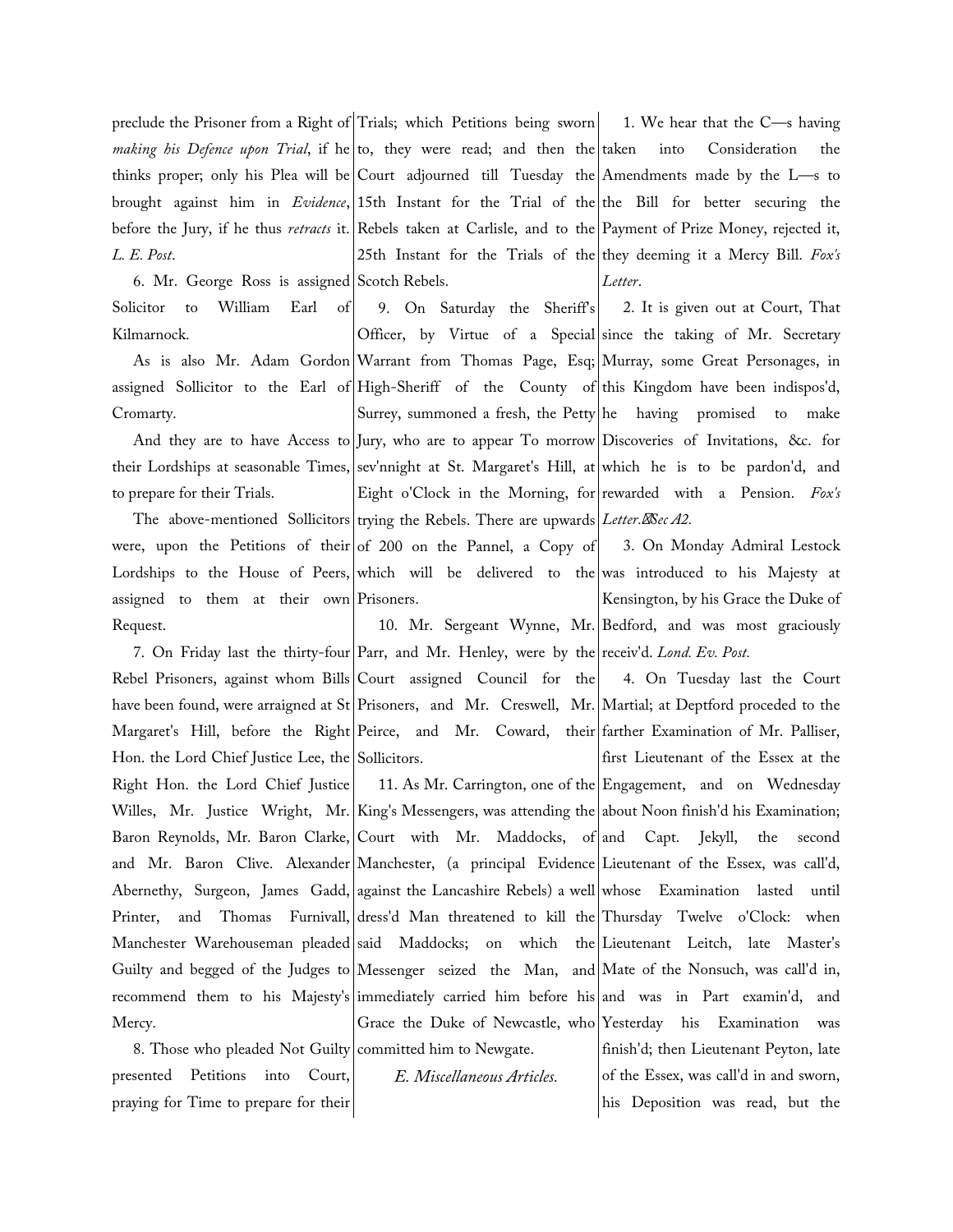Court deferr'd his Examination 'till|County of Stafford, and Earl Gower.|and eighty-two Feet in Breadth, on Monday, and adjourn'd till Nine *Gazette*. o'Clock that Morning. which they intend to build a spacious

between, the Scholars of the *upper* latter, which the *puisne Gentlemen* would not admit of. *Lond. Ev. Post*.

grant unto the Right Hon. Hugh *Gaz*. Baron Clinton, the Dignities cf a Fortescue, Brother to the said Hugh his Body lawfully begotten, *Gazette*.

7. The King has been pleased to grant to the Right Hon. Francis of the Kingdom of Great Britain, by County of Warwick, *Gazette*.

5. The King has been pleased to Viscount and Earl of the Kingdom of

5. Private Letters from *W—r* say, order Letters latent to be passed, same will be built with all the that there is a small Difference under the Great Seal of his Kingdom Expedition possible. *Gen. Ev. Post.* and those of the *lower Class*, Richard Wesley, of Mornington in a Shilling a Pound, owing to the Teaoccasion'd by the former taking upon the County of Meath, Esq; of the Ships not coming home this Year. them to *correct the Exercises* of the Dignity of a Baron of the said *Gen. Ev. Post.* 6. The King has been pleased to Mornington in the said Kingdom. of their Generosity, granted the Sum of Ireland, containing a Grant unto Kingdom, by the Name, Stile and Title of Baron Mornington, of Hand-in-Hand Fire-Office have, out

Baron and Earl of the Kingdom of order Letters Patent to be passed who lost his Life at the late Fire at Great Britain, by the Name, Stile and under the Great Seal of his Kingdom Mr. Bridges's in the Strand. Title of Baron Fortescue of Castle of Ireland, containing a Grant unto Hill in the County of Devon, and the Right Hon. Marcus Viscount Butcher, was committed to the Earl Clinton; and in Default of Issue Tyrone, of the Dignity of an Earl, by Poultry Compter by Sir Robert Male, then the said Title of Baron the Name, Stile and Title of Earl of Ladbrook, for uttering Six-pences Fortescue to descend to Matthew Tyrone in the said Kingdom. *Gazette*. wash'd over with Gold, and Sceptres Baron Clinton, and the Heirs Male of order Letters Patent to be passed Guineas. 11. The King has been pleased to raised on them, to resemble Half

Baron Brooke, the Dignity of an Earl Dignity of a Baron of the said committed to Newgate by Thomas the Name, Stile and Title of Earl Title of Baron Fortescue of Credan, Murder of her Niece. It was sworn, Brooke, of Warwick Castle in the lin the County of Waterford in the that this abandoned Wretch almost under the Great Seal of his Kingdom of Ireland, containing a Grant unto Dollison, of Star Street, near St. Sir John Fortescue Aland, of the James's Kingdom, by the Name, Stile and Jones, Esq; of Shadwell, for the cruel said Kingdom. *Gazette*.

grant unto the Right Hon. John appoint Ralph Jenison, Esq; Master Knitting-Needles (red-hot) into her Baron Cower, the Dignities of a of his Majesty's Buckhounds. *Gazette*. Arms and Legs, purposely to torment 12. The King has been pleased to in a cruel Manner, and frequently ran 13. The Worshipful Company of her.

Great Britain, by the Name, st.li. and Surgeons have purchased a Piece of Title of Viscount Trentham in the Ground on the East Side of the Old Kent, that in the late Storm, they had Baily, of fifty-tour Feet in Length, great Damages done there and in the

9. The King has been pleased to Hall, for their Reception, and the

14. All sorts of Teas are advanced

10. The King has been pleased to Widow of the unfortunate Fireman 15. We hear the Directors of the of Ten Pounds per Annum to the

16. On Friday George Edwards, a

17. Last Friday one Alice Stairs, Wapping, was daily beat and bruised the Deceased

18. We hear from Egerton in